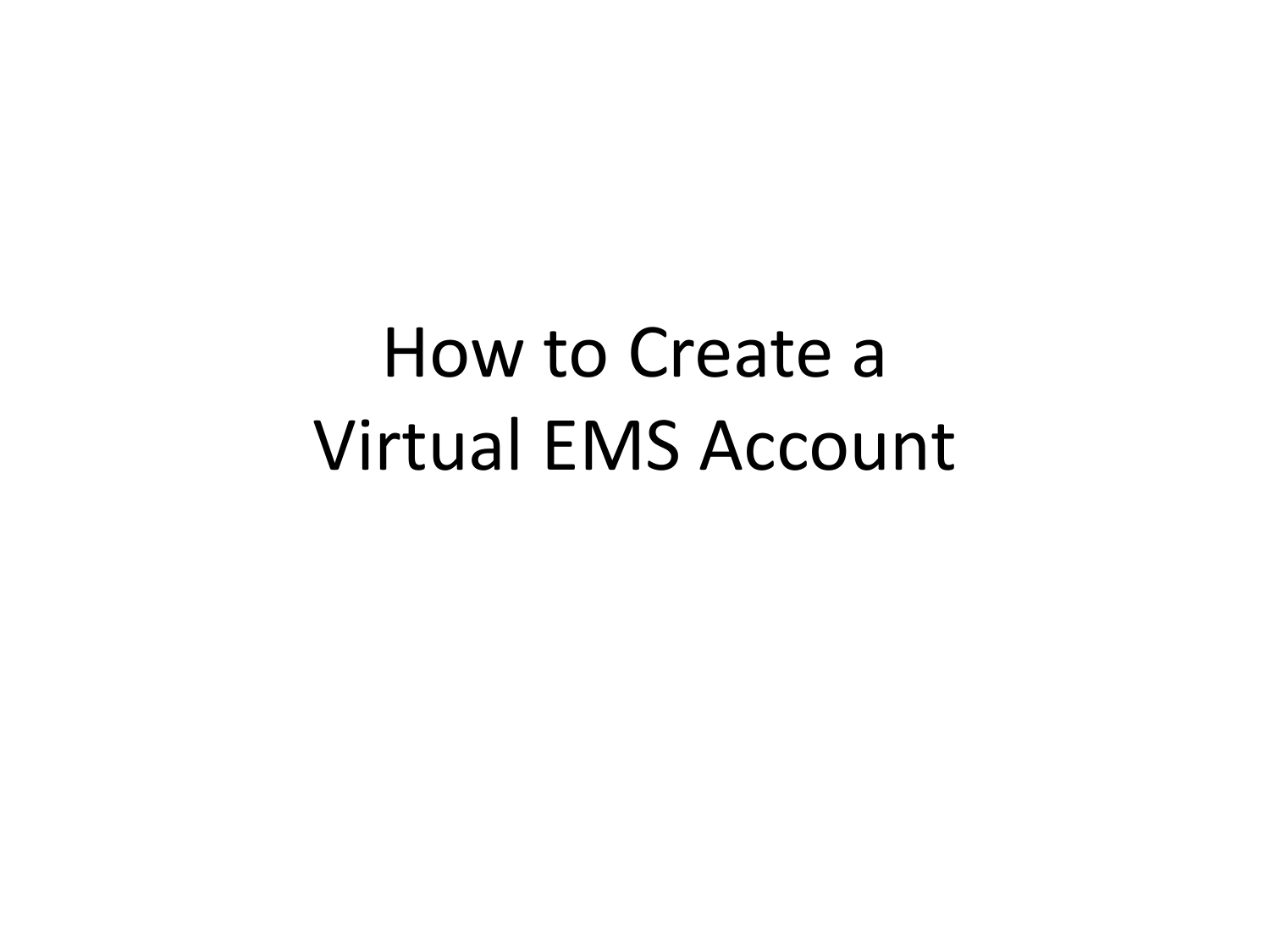## Step 1: Logging into VEMS

- 1. Go to the UB Homepage [www.ubalt.edu](http://www.ubalt.edu/)
- 2. Click on "MyUB"
- 3. Sign onto MyUB Portal
	- Use your UB Net ID and Password
- 4. Click on Virtual EMS (VEMS) icon under Tool Section



**PLEASE NOTE: If you already have a Virtual EMS (VEMS) account please contact Sarah at 410-837-5138 or Terry at 410-837-6635 in Conference Services to updated your account to request Law Library Group Study Rooms.**